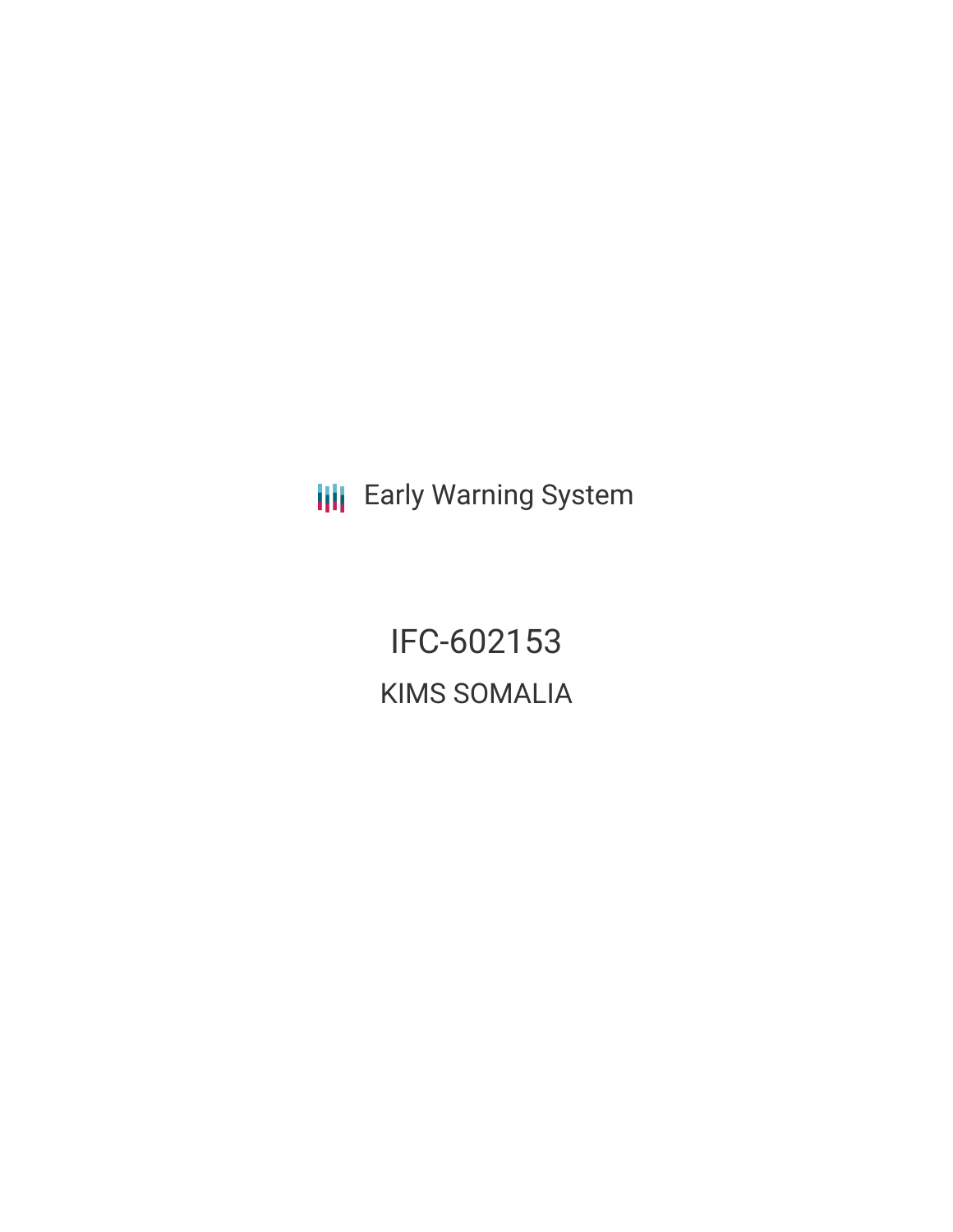

## **Quick Facts**

| <b>Countries</b>              | Somalia                                 |
|-------------------------------|-----------------------------------------|
| <b>Financial Institutions</b> | International Finance Corporation (IFC) |
| <b>Status</b>                 | Active                                  |
| <b>Bank Risk Rating</b>       | U                                       |
| <b>Voting Date</b>            | 2018-09-14                              |
| <b>Borrower</b>               | <b>KIMS</b>                             |
| <b>Sectors</b>                | Finance, Industry and Trade             |
| <b>Investment Type(s)</b>     | <b>Advisory Services</b>                |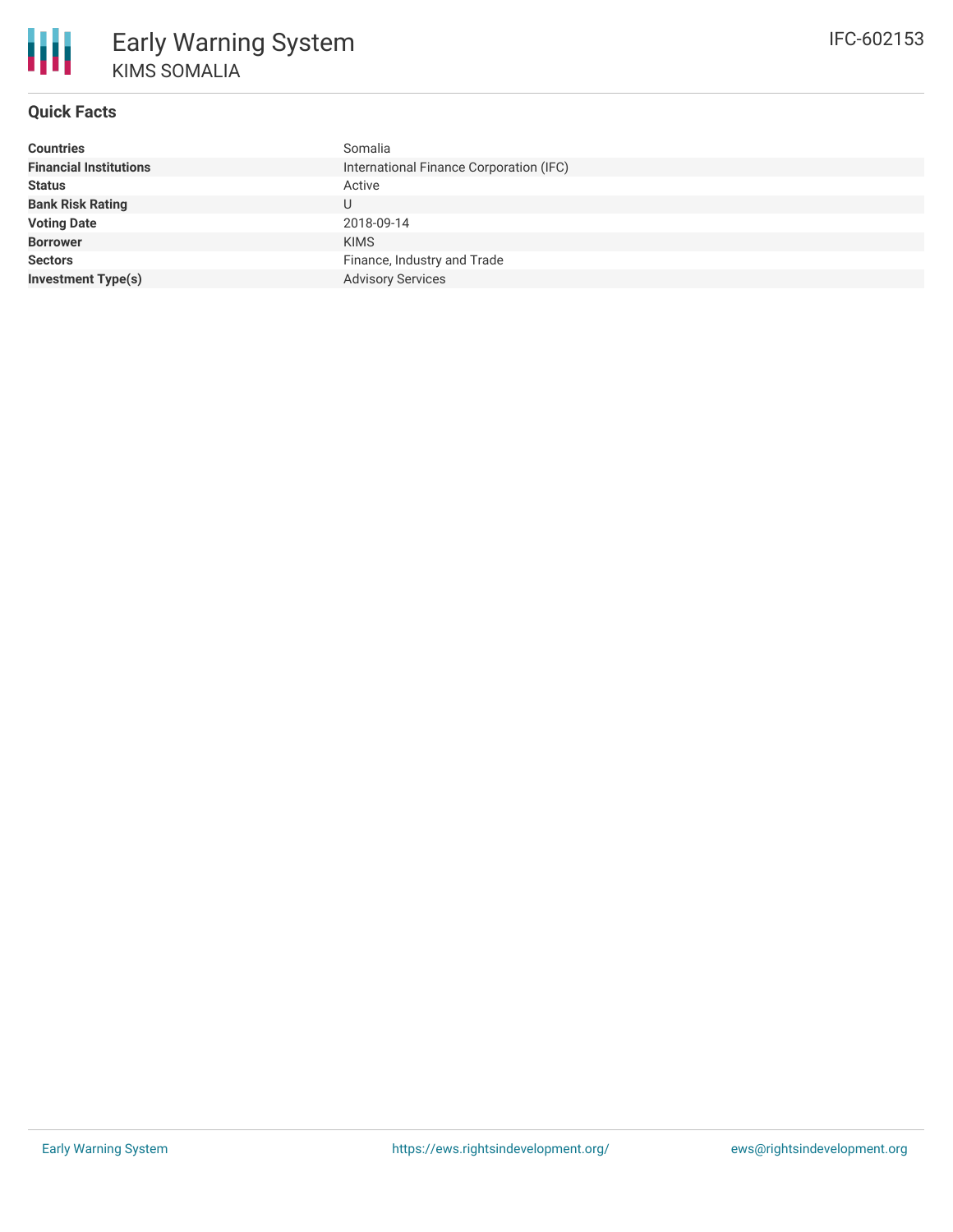

### **Project Description**

According to bank documents, this is a Microfinance Advisory Services Project aimed at assisting KIMS to consolidate its operations and establish a strong foundation for growth. The project duration is two months.

The project aims to help KIMS identify any gaps in operations and core functions and to have a plan to establish solid core functions, bring improvements in efficiency and effectiveness and build the necessary capacity and skills in readiness for capital mobilization and absorption to drive growth in outreach, enterprise growth and job creation.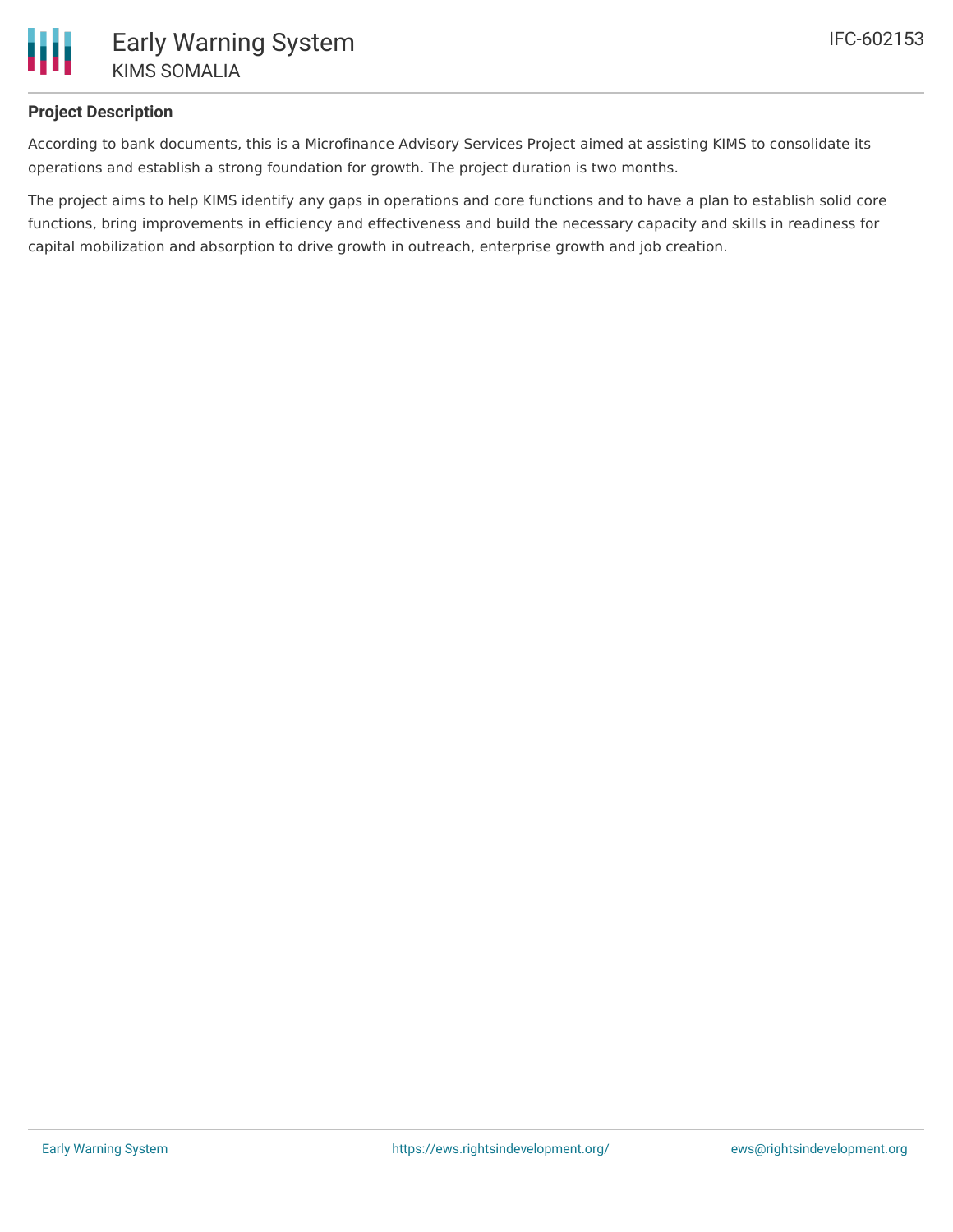### **Investment Description**

• International Finance Corporation (IFC)